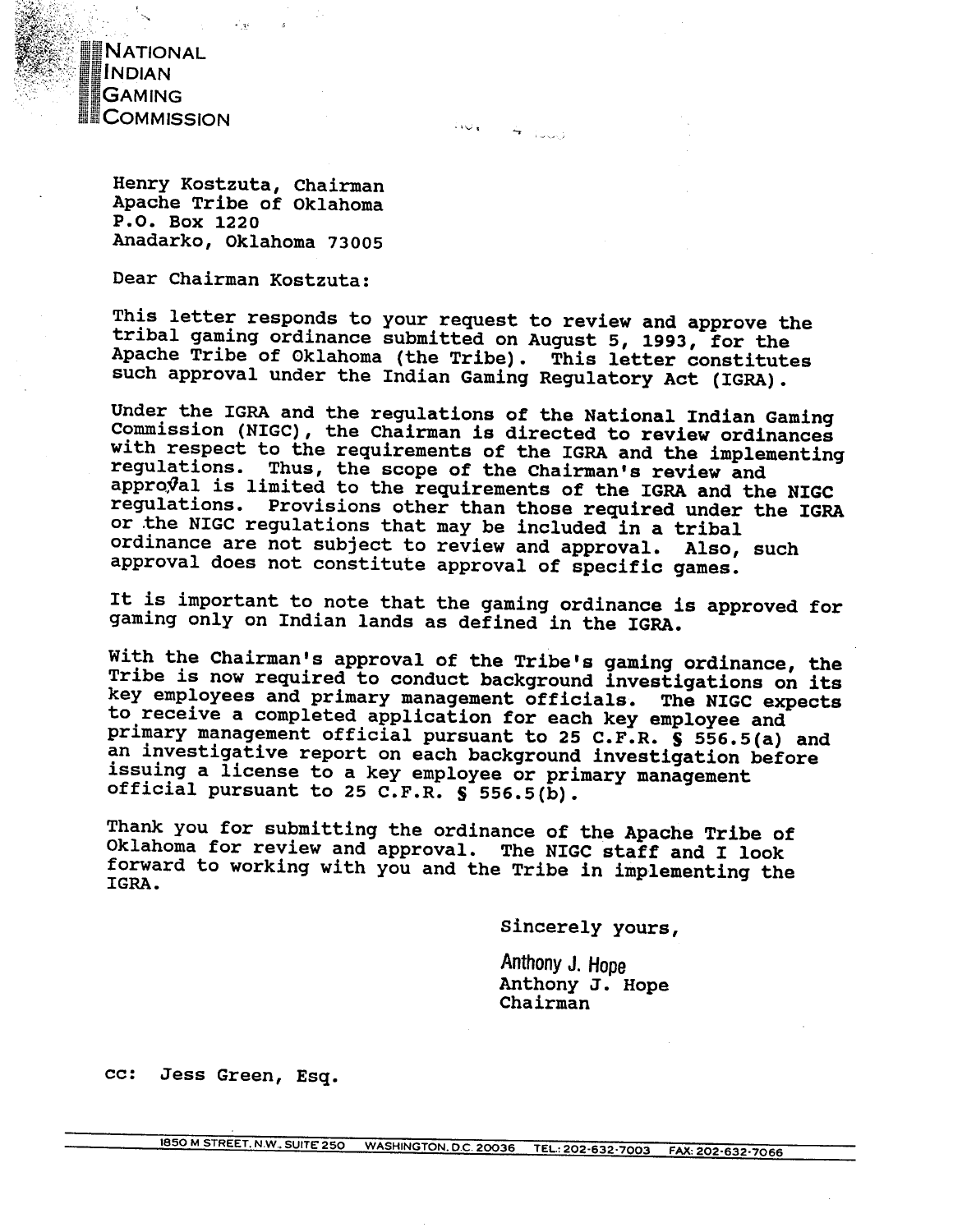N a

**APACHE BUSINESS COMMITTEE HENRY KOSTZUTA, Chairman** MARTHA BANDERAS, Vice-Chairman CAROL WILDES, Secretary-Treasurer TELEPHONE: 405/247-6116

<u> The Theory of the Contract of the Contract of the Contract of the Contract of the Contract of the Contract of the Contract of the Contract of the Contract of the Contract of the Contract of the Contract of the Contract o</u>

**APACHE BUSINESS COMMITTEE GEORGE KOMARDLEY, Comminge Member EMILY SAUPITTY, Committee Member BOBBY JAY, Tribal Administrator** TELEPHONE: 405/247-9493

Oklahoma Apache 1 ribe of Post Office Box 1220 Anadarko, Oklahoma 73005  $\mathcal{L}_{\mathcal{B}}(x) = \mathcal{L}_{\mathcal{B}}(x)$ 

يستصطخ

# **RESOLUTION**

93-07-14-01 No. Pages Page  $1$  of  $2$ 

# A RESOLUTION TO ENACT THE GAMING ORDINANCE OF THE APACHE TRIBE OF OKLAHOMA

- WHEREAS, the Apache Tribe of Oklahoma is a federally recognized Tribe organized under the Constitution of the Apache Tribe of Oklahoma, and
- WHEREAS, the Apache General Council is the supreme governing body of the Apache Tribe of Oklahoma, and
- WHEREAS, the Apache General Council by Resolution No. GC-87-6-20-1, in accordance with Article V of the Constitution of the Apache Tribe of Oklahoma, affirms the authority of the Apache Business Committee to conduct and transact all matters and business on behalf of the Apache Tribe of Oklahoma, and
- WHEREAS, the Apache Tribe of Oklahoma, in order to promote tribal economic development, self-sufficiency, and strong Tribal government has implemented gaming operations, and
- **WHEREAS, the Apache Tribe of Oklahoma authorizes gaming operations in** accordance with Class II gaming as defined in the Indian Gaming Regulatory Act, P.L. 100-447, 25 U.S.C. § 502.3 (as published in the Federal Register at 57 FR 12382-12393, April 9, 1992) is hereby authorized; Class III gaming as defined in the Indian Gaming Regulatory Act, P.L. 100-447, 25 U.S.C. § 2703 (8), and by regulations promulgated by the National Indian Gaming Commission, is authorized only to the extent allowed by such law and pursuant to an approved Tribal State Compact.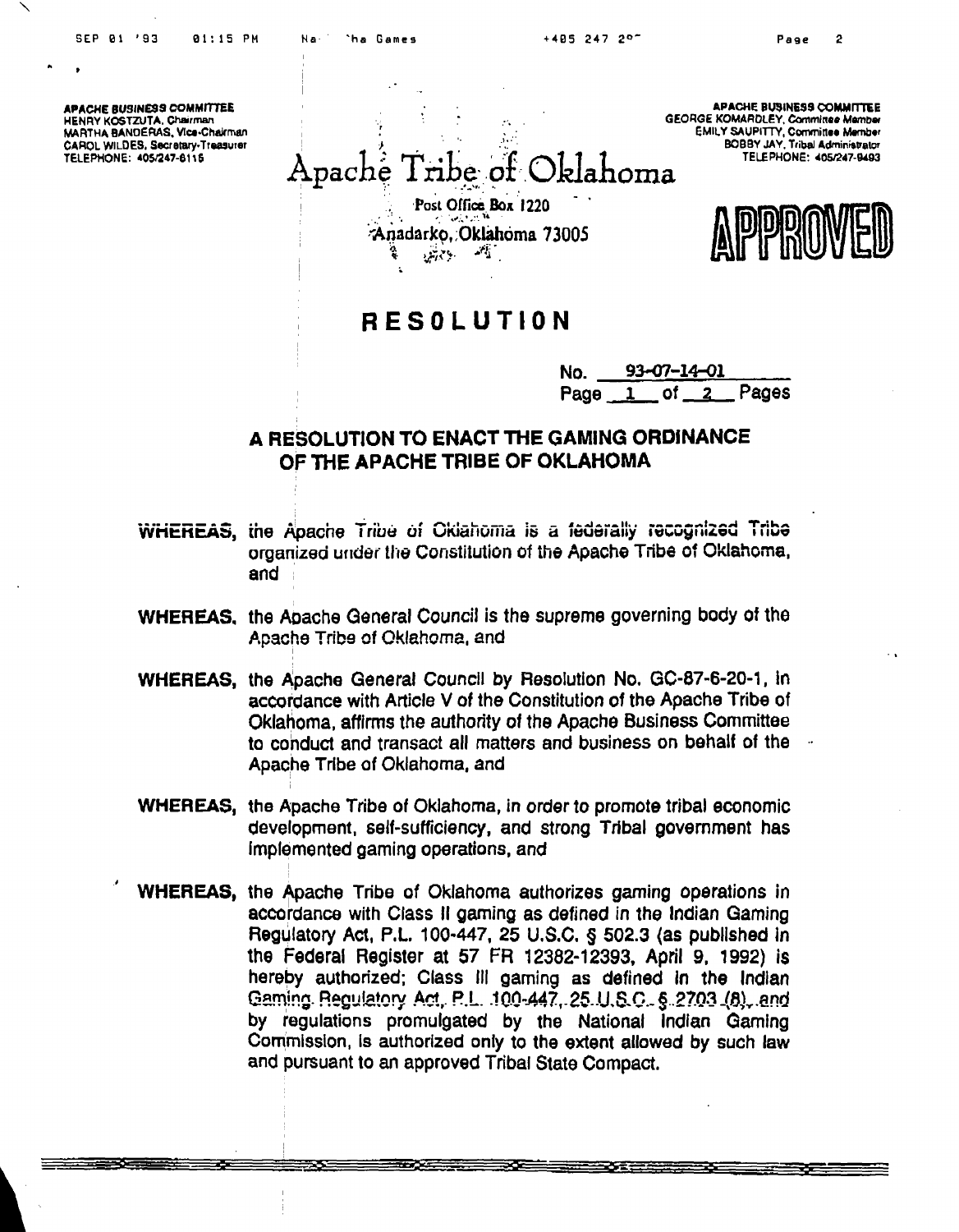**Resolution No. 93-07-14-01**  Page 2 of 2 Pages

**NOW THEREFORE BE IT RESOLVED, that the Apache Business Committee in order to more effectively promote and regulate the Tribal Gaming activities hereby enacts the attached statutes as the Gaming Ordinance of the Apache Tribe of Oklahoma.** 

# **CERTIFICATION**

**The above resolution was adopted at a duly called Special Meeting of the Apache Buslness Committee of the Apache Tribe of Oklahoma, held in**  Anadarko, Oklahoma, on JULY 14, 1993<br> **O** against, and **O** abstaining. **CERTI**<br>The above resolution was adopted a<br>Apache Business Committee of the<br>Anadarko, Oklahoma, on JULY 14<br>0 against, and 0 abstaining.

*C/~I!~~~,"Y*   $\sim$  / HENRY KOSTZUT.

**Chairman Apache Tribe of Oklahoma** 

**ATTEST;** 

Carolutides

**CAROL WILDES, ~eoretary/Treasurer Apache Trlbe of Oklahoma**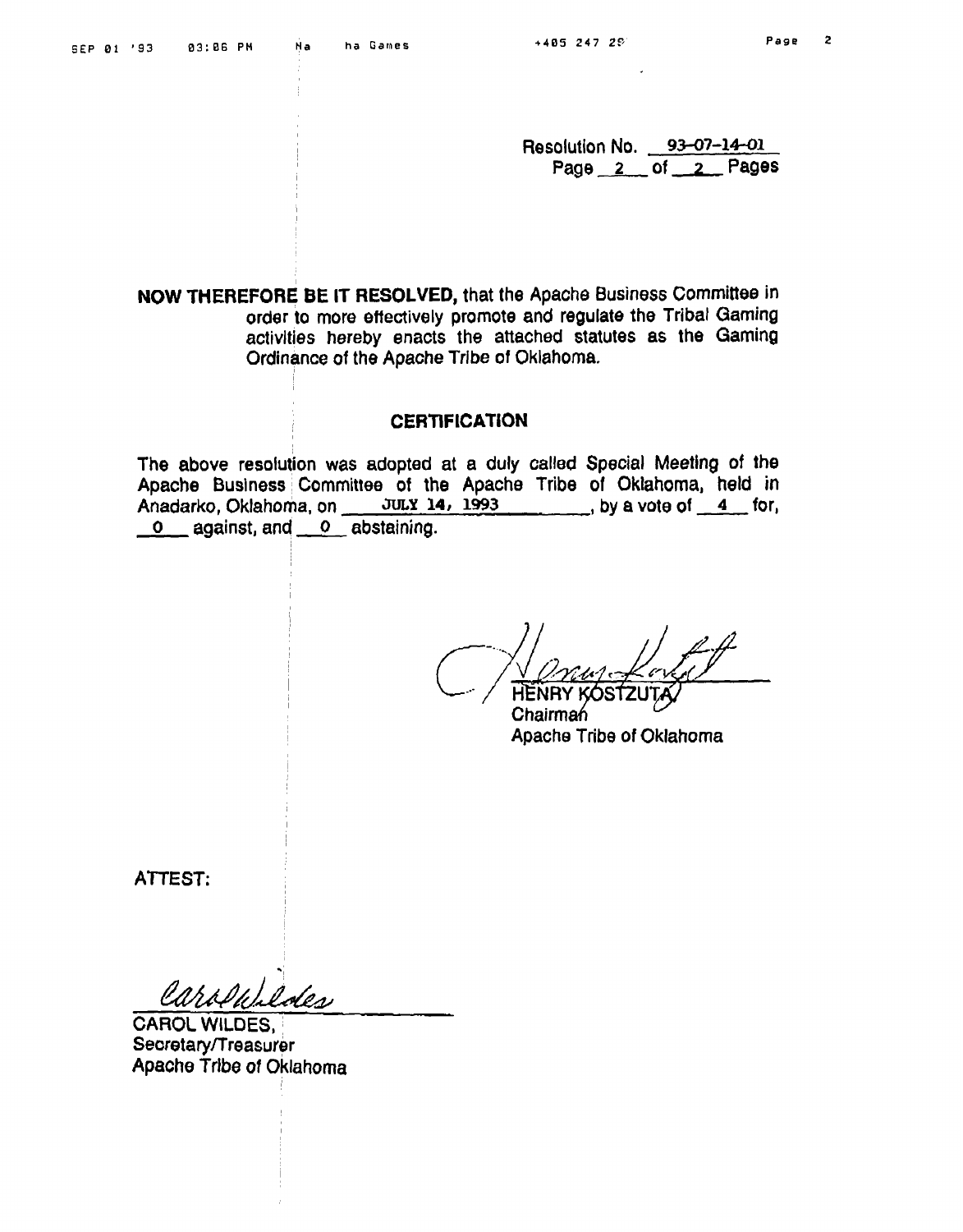$\ddot{\cdot}$ 

**Resolution No.** 93-07-14-01<br>**Page 2** of 2 Pages **P=ge a nf** -, **Pegon** 

**NOW THEREFORE BE IT RESOLVED, that the Apache Business Committee in order to more effectively promote and regulate the Tribal Gaming activities hereby enacts the attached statutes as the Gaming Ordinance of the Apache Trlbe of Oklahoma.** 

# **CERTIFICATION**

The above resolution was adopted at a duly called Special Meeting of the **Apache Business Committee of the Apache Tribe of Oklahoma, held in**  Anadarko. Oklahoma, on **JULY 14, 1993**. by a vote of 4 for,  $\frac{4}{100}$  for,  $\frac{4}{100}$  and  $\frac{0}{100}$  abstaining. **CERTI**<br>The above resolution was adopted<br>Apache Business Committee of the<br>Anadarko, Oklahoma, on JULY 14<br>4 against, and 0 abstaining.

**~hairmah** w **Apache Tribe of Oklahoma** 

**ATTEST:** 

Carolablaces

**CAROL WILDES,**  Secretary/Treasurer **Apache Tribe of Oklahoma**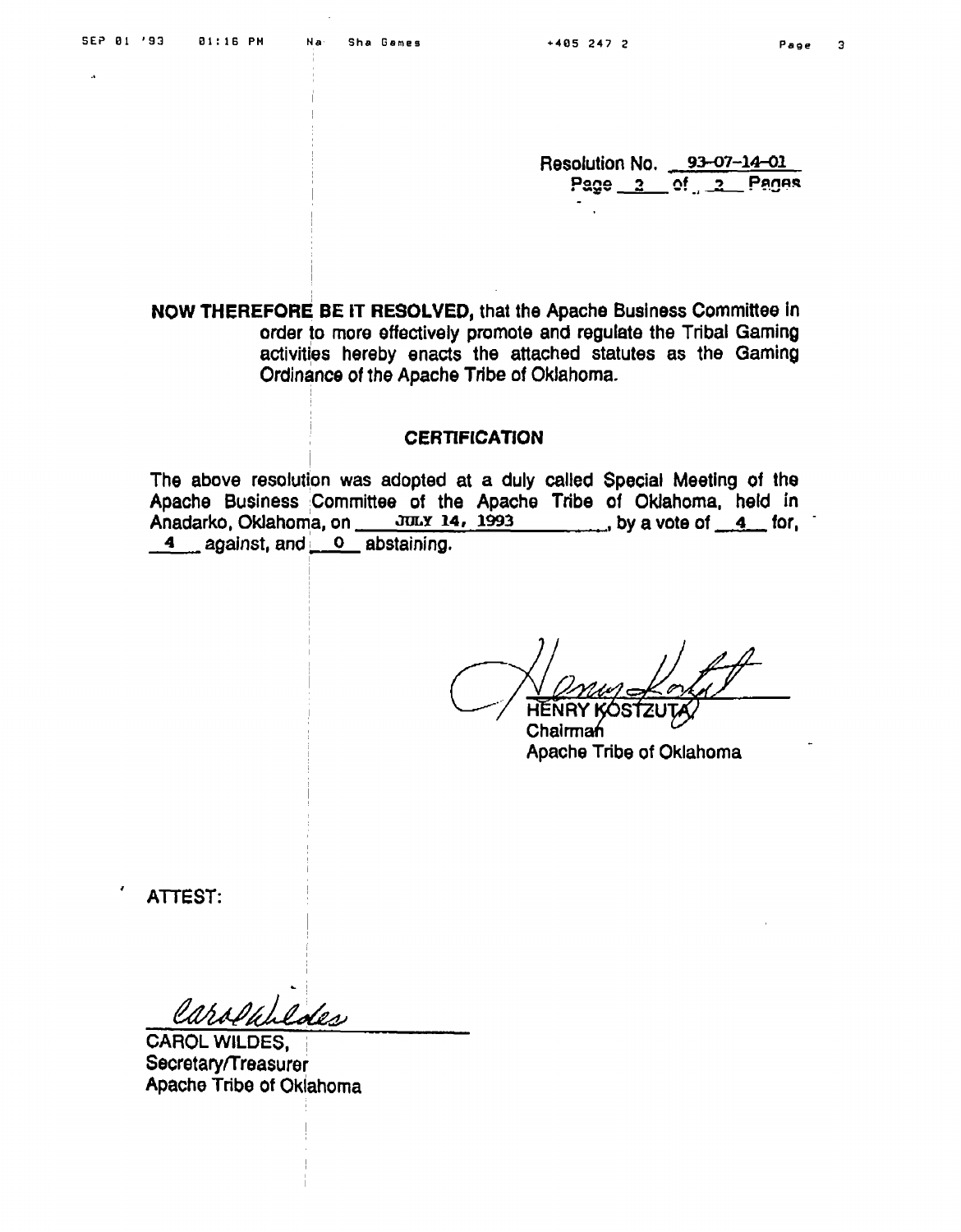$\Delta \sim 10^4$ 

# **GAMING ORDINANCE**

# APACHE TRIBE of OKLAHOMA

P.O. Box 1220 Anadarko, Oklahoma 73005

 $\sim$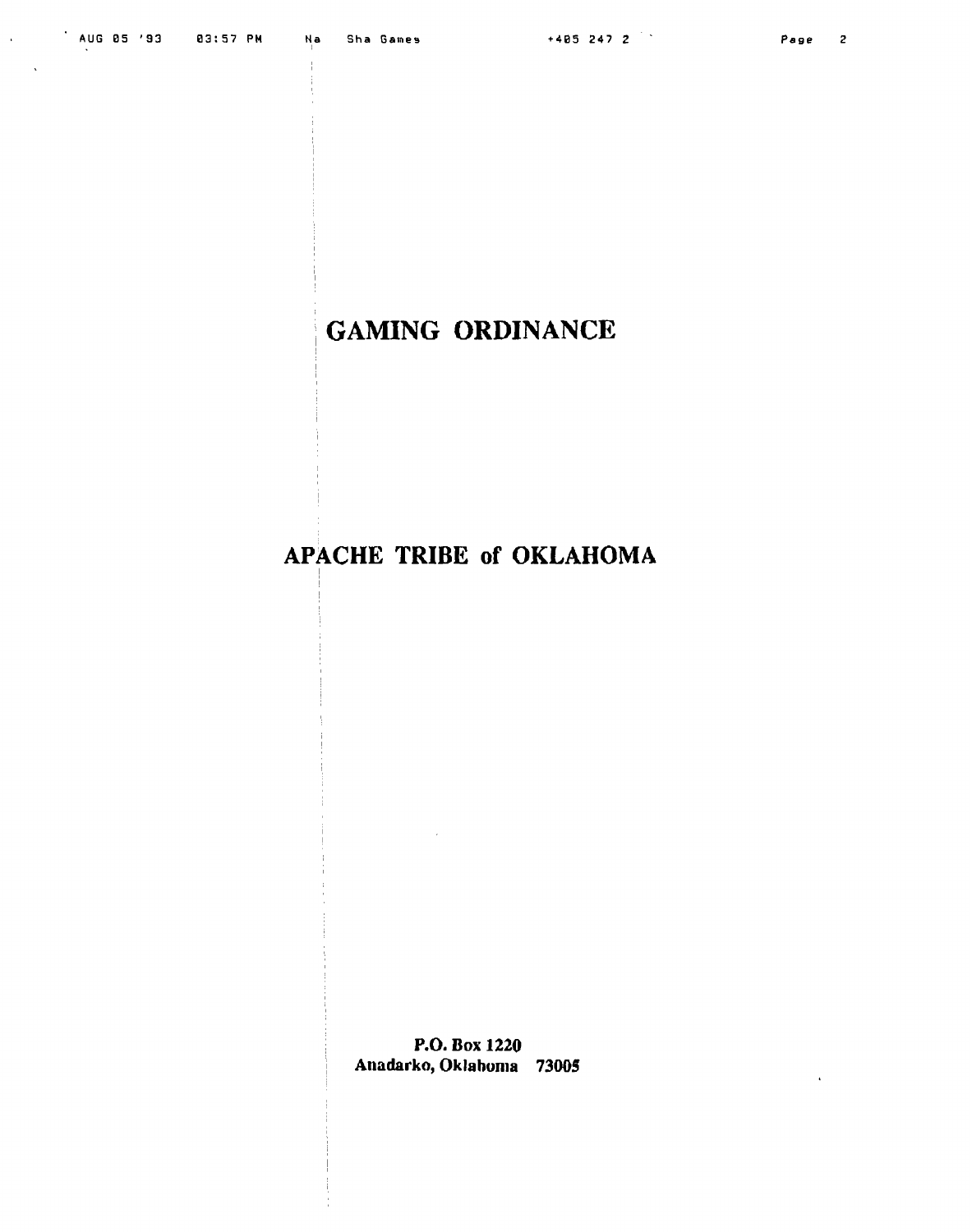# **APACHE TRIBE of OKLAHOMA**

# **Section 1001.** - **purpose**

Wre Apache **Tribe** of Oklahoma (hereinafter "Tribe") hereby enncts this ordinance in order to set the terms for gaming operations on tribal lands.

# Section 1002. - Gaming Authorized

Class 11 **gaming** as defined in thc Indian Gaming Regulatory Act, **P.L.** 100-447,25 **U,S,C, g 2703** (7) **(A) ("IOKA")** and by the regulations promulgated by the National **Indian Gaming** Commission at 25 **C.F.R. 5** 502.3 (as published in the Federal Registcr at 57 **FR 12382-12393, April 9, 1992)** is hereby authorized. Class **II1 gaming** as defined in the Indian Gaming Regulatory Act, P.L. 100-447, 25 U.S.C. §2703 (8), and by regulations promulgated by the National Jndian Gaming Cornnission, is authorized only to the extent allowed by such law and pursuant to an approved Tribal State Compact.

# **Section 1003.** - **ownership of Gaming**

The Tribe shall have the **sole** propriety interest in and responsibility for the conduct of any **gaming** operation authorized by this ordinance.

# **Section 1005.** - **Use of Gaming Revenue**

**A.** Net revenues from gaming shall **bc** used only for the following purposes: to fund tribal government operations and programs; provide for the general welfare of the Tribe and its members; promote tribal economic development; donate to charitable organizations; or help fund opcrations of local government agencies. ,

B. No per capita payments to tribal members shall be made from Gaming Revenue.

**APACHE TRIBE of OKLAHOMA** 

mencina tanah di dalam men

 $\cdots$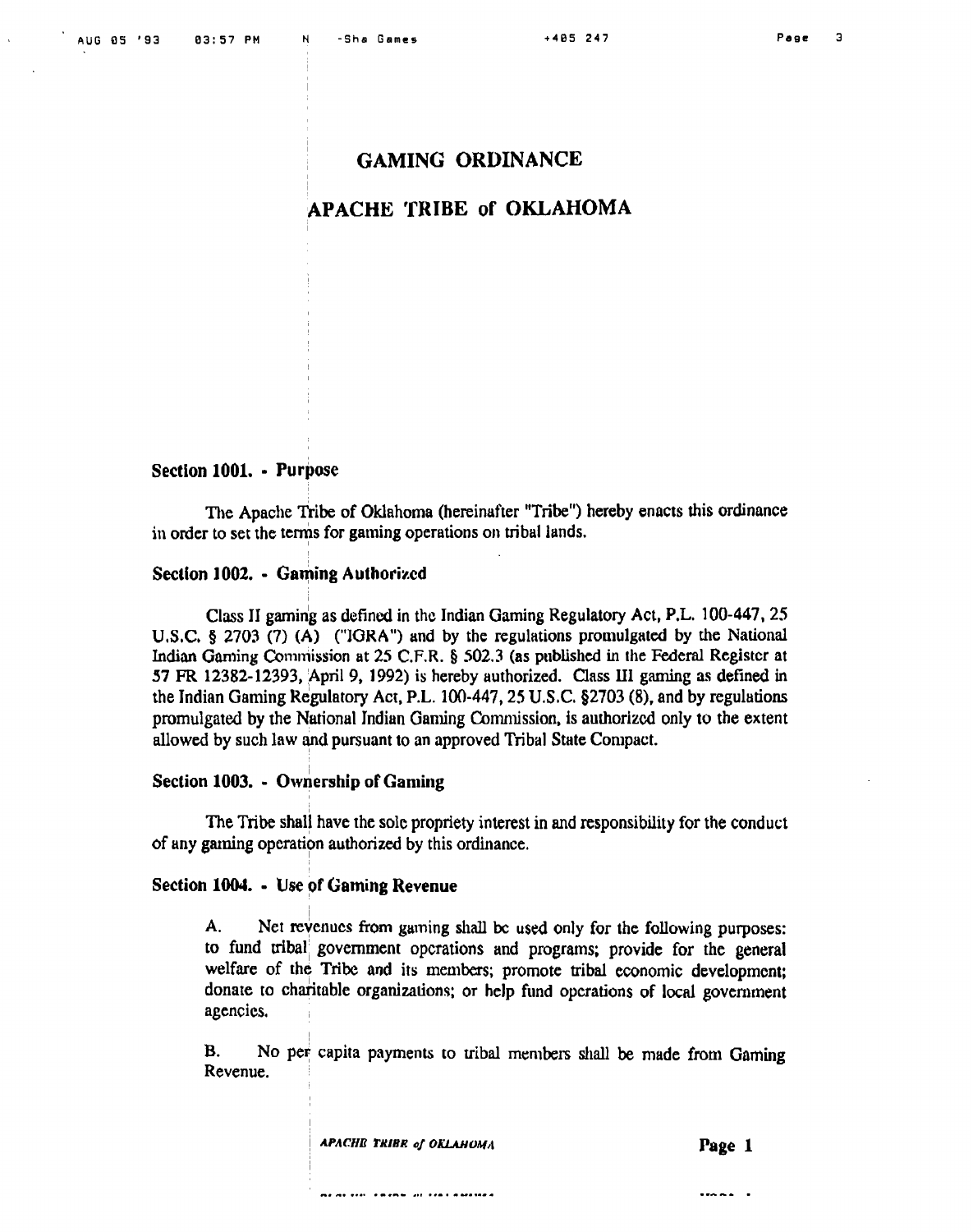# Section 1005. - Audit

The Tribe shall cause to be conducted annually an independent audit of А. gaming operations and shall submit the resulting audit reports to the National Indian Gaming Commission.

All gaming related contracts that result in the purchase of supplies,  $\mathbf{B}$ . services, or concessions in excess of \$25,000.00 annually, except contracts for professional legal and accounting services, shall be specifically included within the scope of the audit that is described in subsection A above of this section.

# Section 1006. - Protection of the Environment and Public Health and Safety

All gaming facilities shall be constructed, maintained and operated in a manner that adequately protects the environment and the public health and safety.

### Section 1007. - Licenses for Key Employees and Primary Management Officials

The Tribe shall ensure that the policies and procedures set out in this Section are implemented with respect to key employees and primary management officials employed at any gaming enterprise operated on Indian lands:

# A. Definitions

For the purposes of this section, the following definitions apply:

#### $1.$ Key employee means

 $(a)$ A person who performs one or more of the following functions:

- $(1)$ Bingo caller;
- $(2)$ Counting room supervisor
- $(3)$ Chief of security;
- $(4)$ Custodian of gaming supplies or cash;
- $(5)$ Floor manager;
- $(6)$ Pit boss:
- $(7)$ Dealer;
- $(8)$ Croupier;
- $(9)$ Approver of credit; or
- $(10)$ Custodian of gambling devices including persons with access to cash and accounting records within such devices;
- $(b)$ If not otherwise included, any other person whose total cash compensation is in excess of \$50,000 per year; or

**APACHE TRIBE of OKLAHOMA**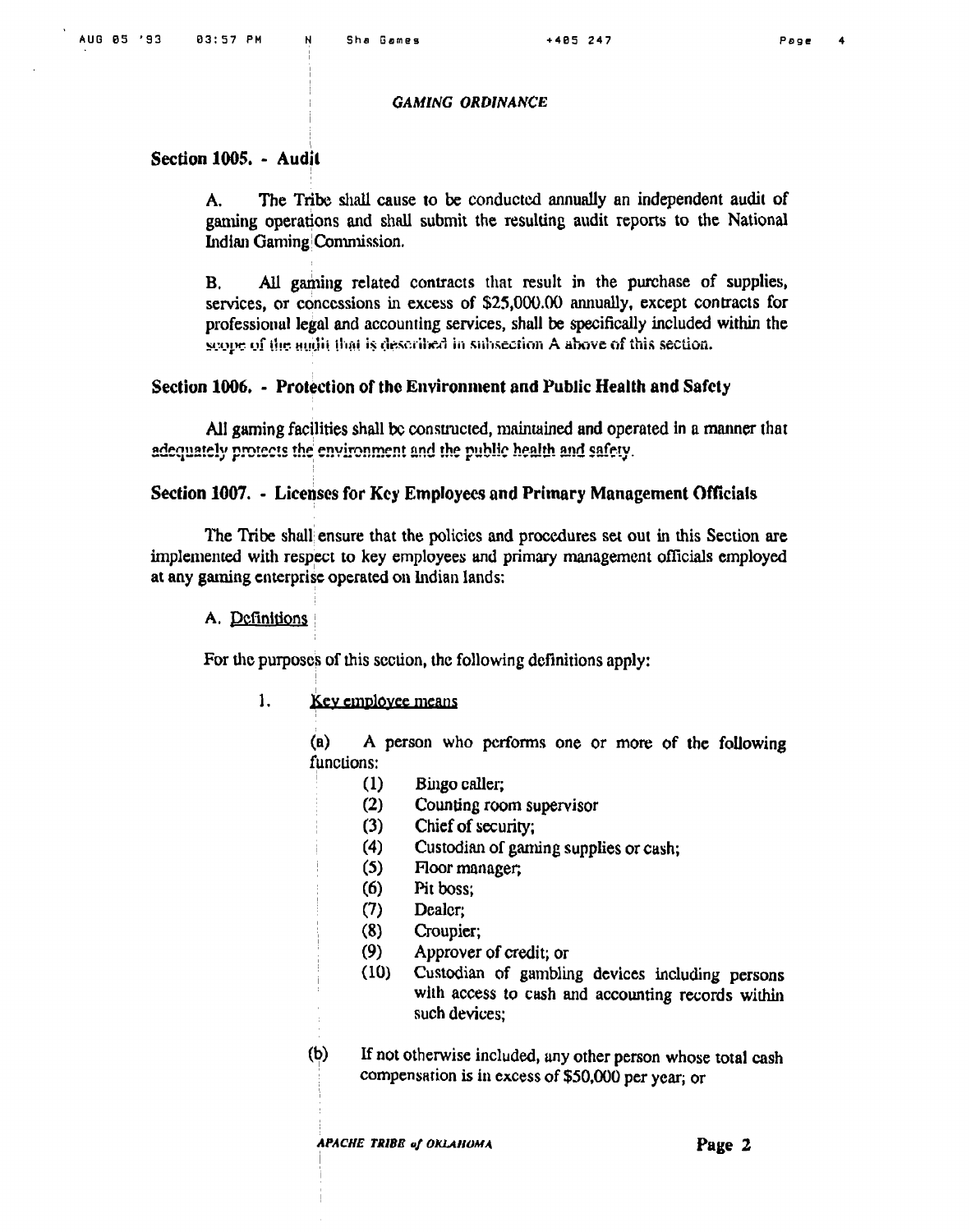If not otherwise included, the four most highly compensated  $(c)$ persons in the gaming operation.

#### Primary management official means  $\overline{2}$ .

- The person having management responsibility for a  $(u)$ management contract;
- $(b)$ Any person who has authority:
	- $(1)$ To hire and fire employees; or
	- $(2)$ To set up working policy for the gaming operation; or
- The chief financial officer or other person who has financial  $(c)$ management responsibility.

#### **B. Application Forms**

The following notice shall be placed on the application form for a  $\mathbf{1}$ . key employee or a primary management official before that form is filled out by an applicant:

In compliance with the privacy Act of 1974, the following information is provided: Solicitation of the information on this form is authorized by 25 U.S.C. 2701 et seq. The purpose of the requested information is to determine the eligibility of individuals to be employed in a gaming operation. The information will be used by National Indian Gaming Commission members and staff who have need for the information in the performance of their official duties. The information may be disclosed to appropriate Federal, Tribal, State, local, or foreign law enforcement and regulatory agencies when relevant to civil, criminal or regulatory investigations or prosecutions or when pursuant to a requirement by a tribe or the National Indian Gaming Commission in connection with the hiring or firing of an employee, the issuance or revocation of a gaming license, or investigations of activities while associated with a tribe or a gaming operation. Failure to consent to the disclosures indicated in this notice will result in a tribe's being unable to hire you in a primary management official or key employee position. The disclosure of your Social Security Number (SSN) is voluntary. However, failure to supply a SSN may result in errors in processing your application.

**APACHE TRIBE of OKIAHOMA** 

Page 3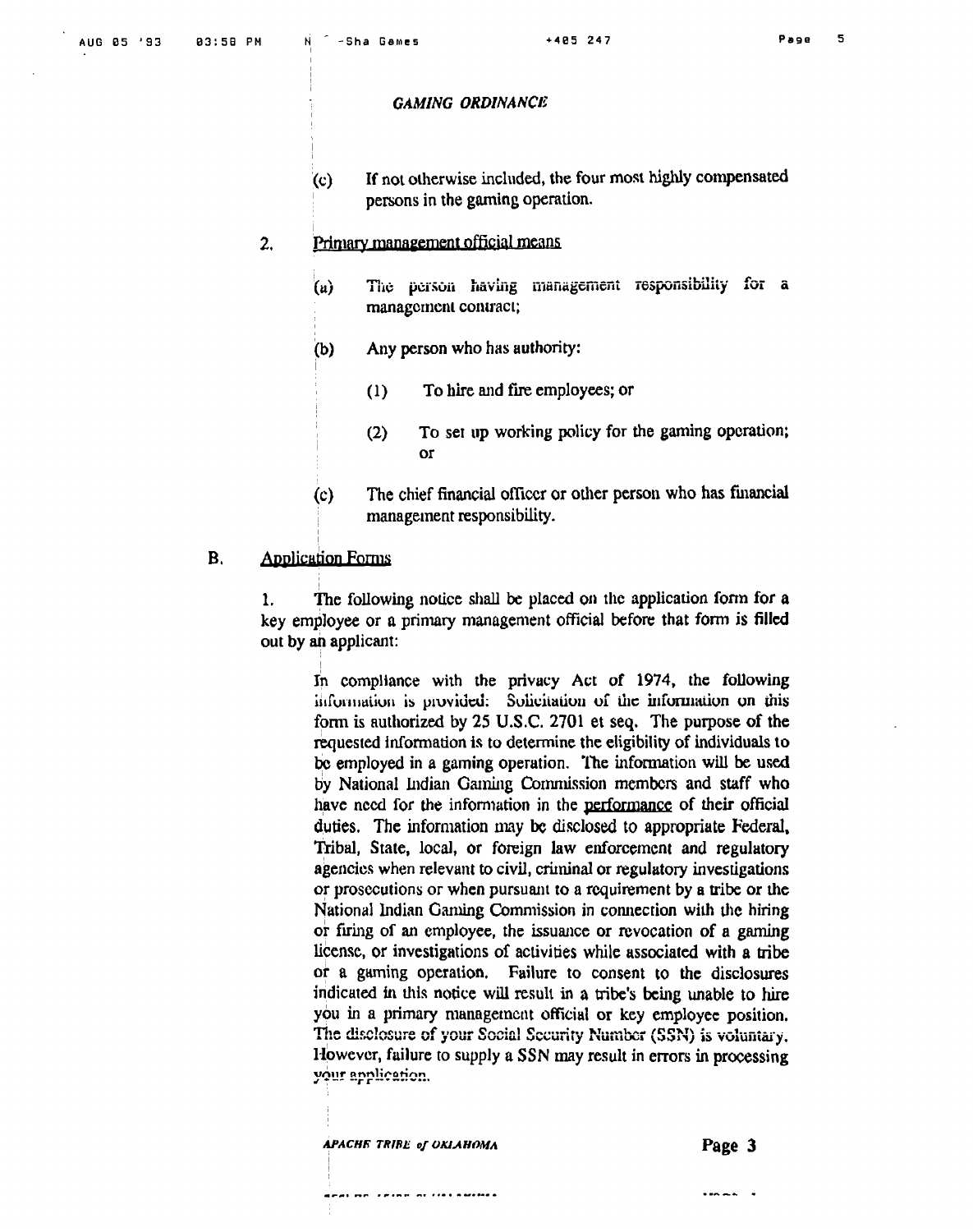Existing key employees and primary management officials shall be  $2.$ notified in writing that they shall either:

- Complete a new application form that contains a Privacy  $(a)$ Act notice; or
- Sign a statement that contains the Privacy Act notice and  $(b)$ consent to the routine uses described in that notice.

The following notice shall be placed on the application form for a  $3.$ key employee or a primary official before that form is filled out by an applicant:

> A false statement on any part of your application may be grounds for not hiring you, or for firing you after you begin work. Also, you may be punished by fuit or imprisonment. (U.S. Code, title 18, section  $1001$ .)

4. The Tribe shall notify in writing existing key employees and primary management officials that they shall cither:

- $(a)$ Complete a new application form that contains notice regarding false statements; or
- ໃນ) Sign a statement that contains the notice regarding false statements.

#### C. **Background Investigations**

The Tribe shall request from each primary management official and 1. from each key employee all of the following information:

- $(a)$ Full name, other names used (oral or written), social security number(s), birth date, place of birth, citizenship, gender, all languages (spoken or written);
- $(b)$ Currently and for the previous 5 years: business and employment positions held, ownership interests in those businesses, business and residence addresses, and drivers license numbers:
- $(c)$ The names and current addresses of at least three personal references, including one personal reference who was acquainted with the applicant during each period of residence listed under paragraph (1) (b) of this section;

**APACHE TRIBE of OKLAHOMA** 

Page 4

 $\sim$   $\sim$   $\sim$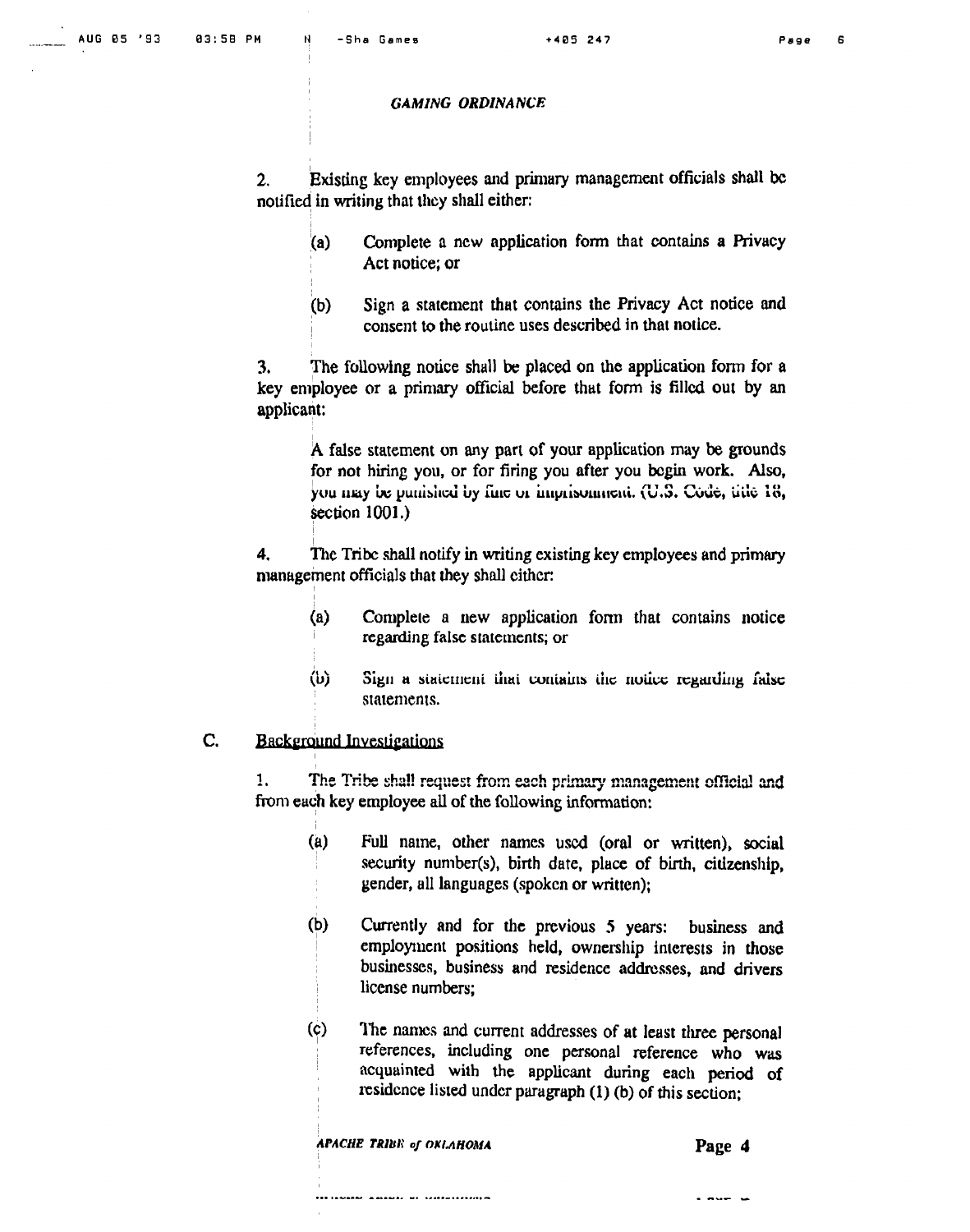- (d) Current business and residence telephone numbers;
- (e) **A** description of any existing and previous business relationships with Indian tribes, including ownership interests in those businesses;
- **(f) A** description **of rury** exisling and previous buslness relationships with the gaming industry generally, including ownership interests in those businesses;
- (g) The name and address of any licensing or regulatory agency with which the person has filed an application for a license or permit related to **gaming,** whether or not such license or , pennit **was** granted;
- **(h)** For each felony for which there is an ongoing prosecution or a conviction, the charge, the name and addrcss of the court involved, and the date and disposition if any;
- (i) For each misdemeanor conviction or ongoing misdemeanor prosecution (excluding minor traffic violations), within 10 years of the date of the application, the name and addrcss **of**  <sup>I</sup>**thc court** involved and the date and disposition;
- (i) For each criminal charge (excluding minor traffic charges), whether or not there **is** a conviction, if such **criminal** charge is within 10 years of the date of the application and is not otherwise listed pursuan~ to **paragraph** (1) **(h) or (1) (i) of**  <sup>I</sup>**tlus** section, tile **criminal** charge, **the** name and address of thc court involved **and** the dute and disposition;
- **(kJ)** The **name** and addrcss of any licensing or regulatory agency with which the person has filed an application for an occupational license or permit, whether or not such license or pennit was granted;
- (I) A **current** photograph with notarized **&davit** as to date **takcn** and person depicted.
- (m) Any other information the Tribe deems relevant; and
- **(n) Fingerprints** consistenl with procedures adopted by the ( **Tribe** according to 25 **C1.R.** \$522.2 **(h).**

APACHE TRIBE of OKLAHOMA

an sanne e ar charl

**Page 5** 

..- - . -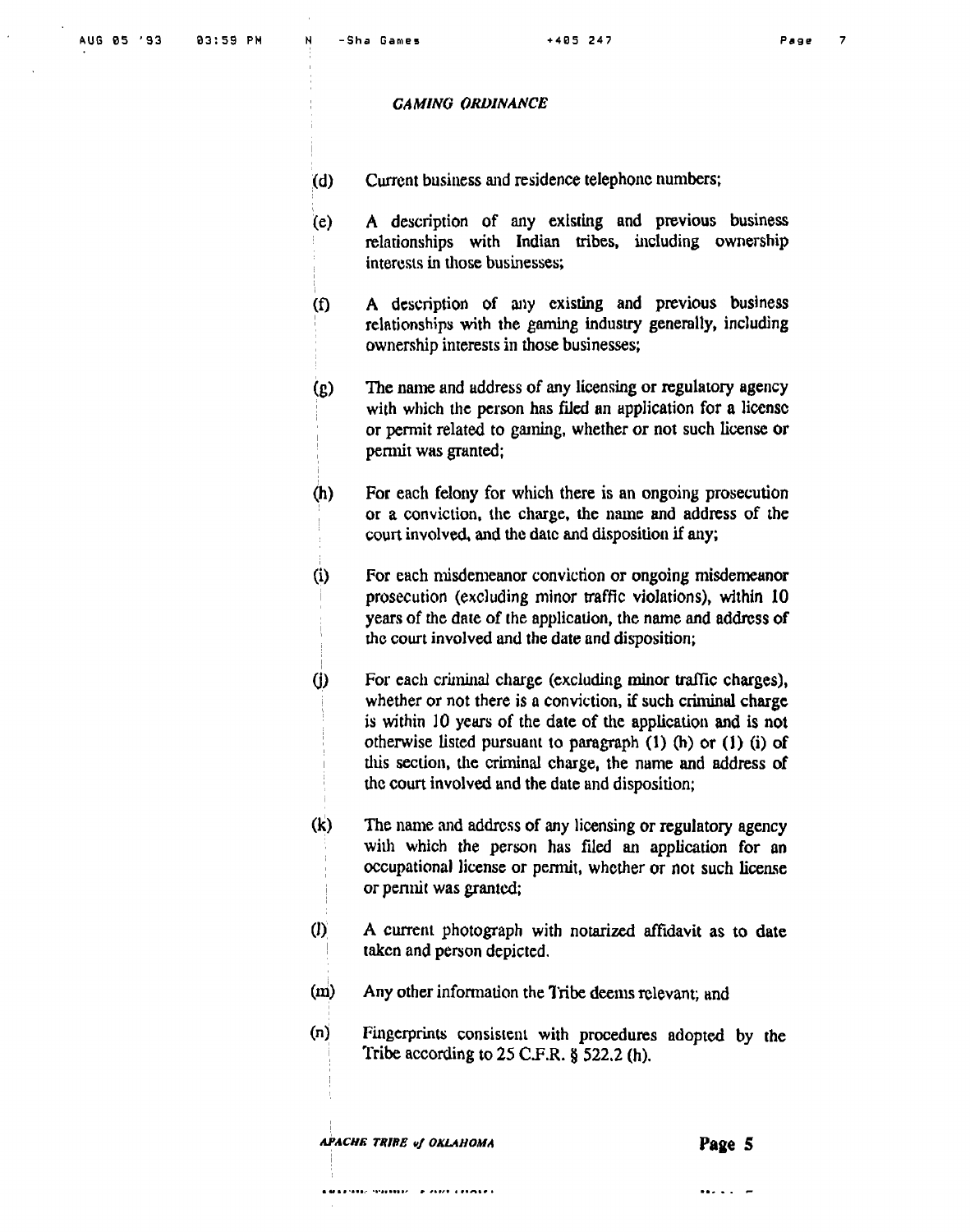The Tribe shall conduct an investigation sufficient to make a  $\overline{2}$ . determination under subsection D. below. In conducting a background investigation, the Tribe or its agent shall promise to keep confidential the identity of cach person interviewed in the course of the investigation.

#### D. **Eligibility Determination**

The Tribe shall review a person's prior activities, criminal record, if any, and reputation, habits and associations to make a finding concerning the eligibility of a key employee or primary management official for employment in a gaming operation. If the Tribe determines that employment of the person poses a threat to the public interest or to the effective regulation of gaming, or creates or enhances dangers of unsuitable, unfair, or illegal practices and methods and activities in the conduct of gaming, a Tribal gaming operation shall not employ that person in a key employee or primary management official position.

 $E.$ Procedures for Forwarding Applications and Reports for Key Employees and Primary Management officials to the National Indian Gaming Commission

 $1.$ When a key employee or primary management official begins work at a gaming operation authorized by this ordinance, the Tribe shall forward to the National Indian Gaming Commission a completed application for employment and conduct the background investigation and make the determination referred to in subsection D, of this section.

 $2.$ The Tribe shall forward the report referred to in subsection F. of this section to the National Indian Gaming Commission within 60 days after an employee begins work or within 60 days of the approval of this ordinance by the Chairman of the National Indian Gaming Commission.

3. The ganing operation shall not employ as a key employee or primary management official a person who does not have a license after 90 days.

#### F. Report to the National Indian Gaming Commission

1. Pursuant to the procedures set out in subsection E. of this section, the Tribe shall prepare and forward to the National Indian Gaming Commission an investigative report on each background investigation. An investigative report shall include all of the following:

- $(a)$ Steps taken in conducting a background investigation;
- (b) Results obtained:

**APACHE TRIBE of OKIAHOMA** 

 $- - - - - - - - -$ 

Page 6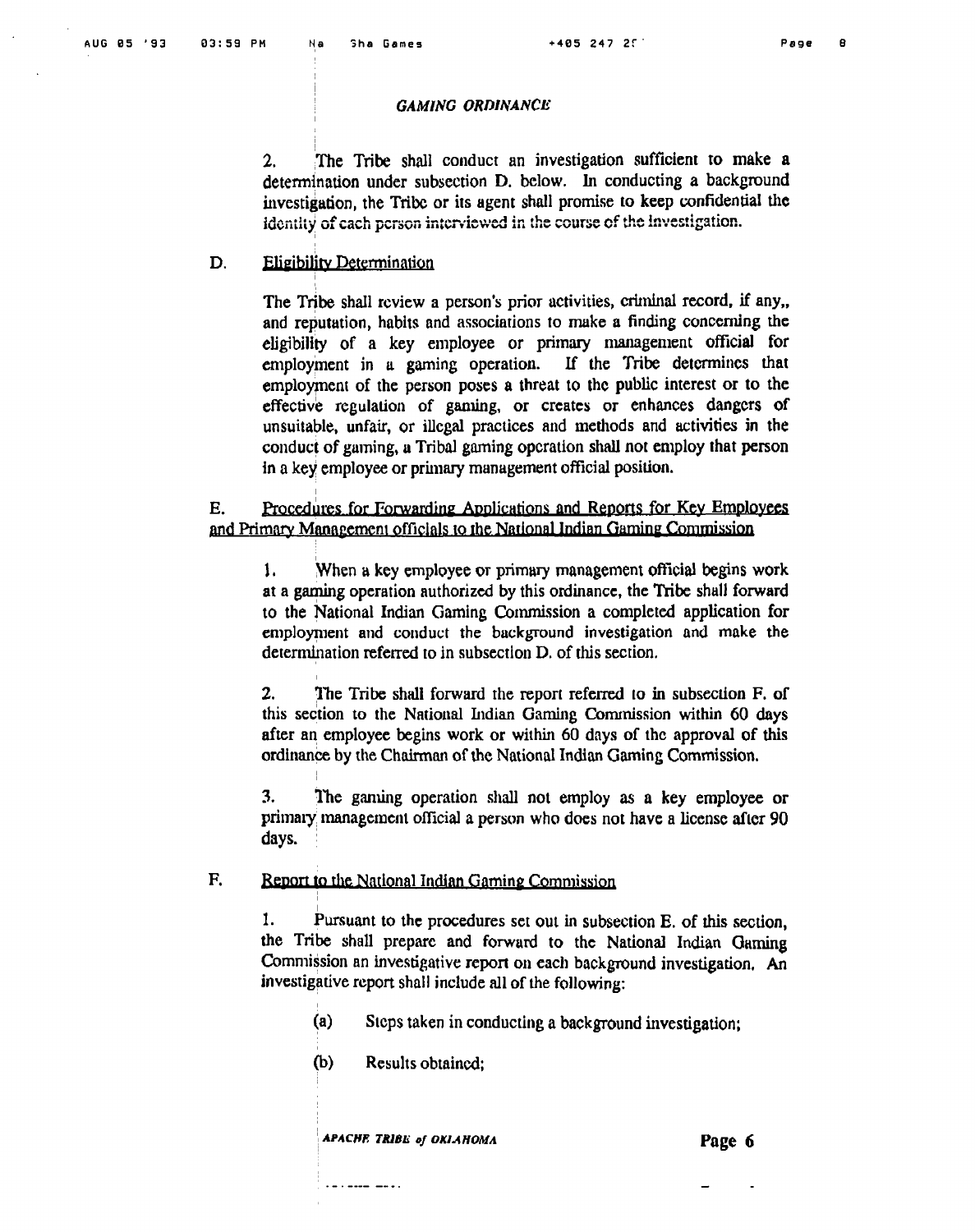- $(c)$  Conclusions reached; and
- **(d)** The **bases** for those conclusions.

**2. The** Tribe **shall** submit, with thc rcport, a copy of the eligibility determination made under subsection D of this section.

- **3. Jf** a license is not issued to an applicant, **the Tribe:** 
	- **(a) Shall** notify he National Indian Gaming Commission; and
	- **(b) May** forward copies of its eligibility determination **and** investigative report (if any) to the National Indian Gaming Commission for inclusion in the Indian Gaming Individuals Records System.

**4.** Wit11 respect to key employees and **primary management** officials, the Tribe shall retain applications for employment and reports (if any) of background investigations for inspection by the Chairman of the National Indian Gaming Commission or his or her designee for no less than three (3) years from the date of termination of employment.

- G. **Granting a Gaming License** 
	- $1.$ If, within a thirty (30) day period after the National Indian Gaming Commission reccives a report, the National Indian Gaming **Conmission** notifies the tribe that it has no objection to **thc**  issuance of a license pursuant to a license application filed by a key employee or a primary management official for whom the tribe has provided an application and investigative report to the National Indian Gaming Commission, the Tribe may issue a license to such applicant.
	- **2.** The Tribe shall respond to a request for additional information from the Chairman of the National Indian Gaming Commission concerning a key employee or a primary management official who is the subject of a report. Such a request shall suspend the 30-day period under paragraph G. 1. of this section until the Chairman of the National Indian Gaming Commission receives the additional information.
	- **3.** If, within the thirty (30) day period described above, the National Indian Gaming Commission provides the Tribe with a statement itemizing objections to the issuance of a license to a key employee or to a primary management official for whom the Tribe has

 $\frac{1}{2}$  *PACIIE TRIBE of OKLAHOMA Page 7*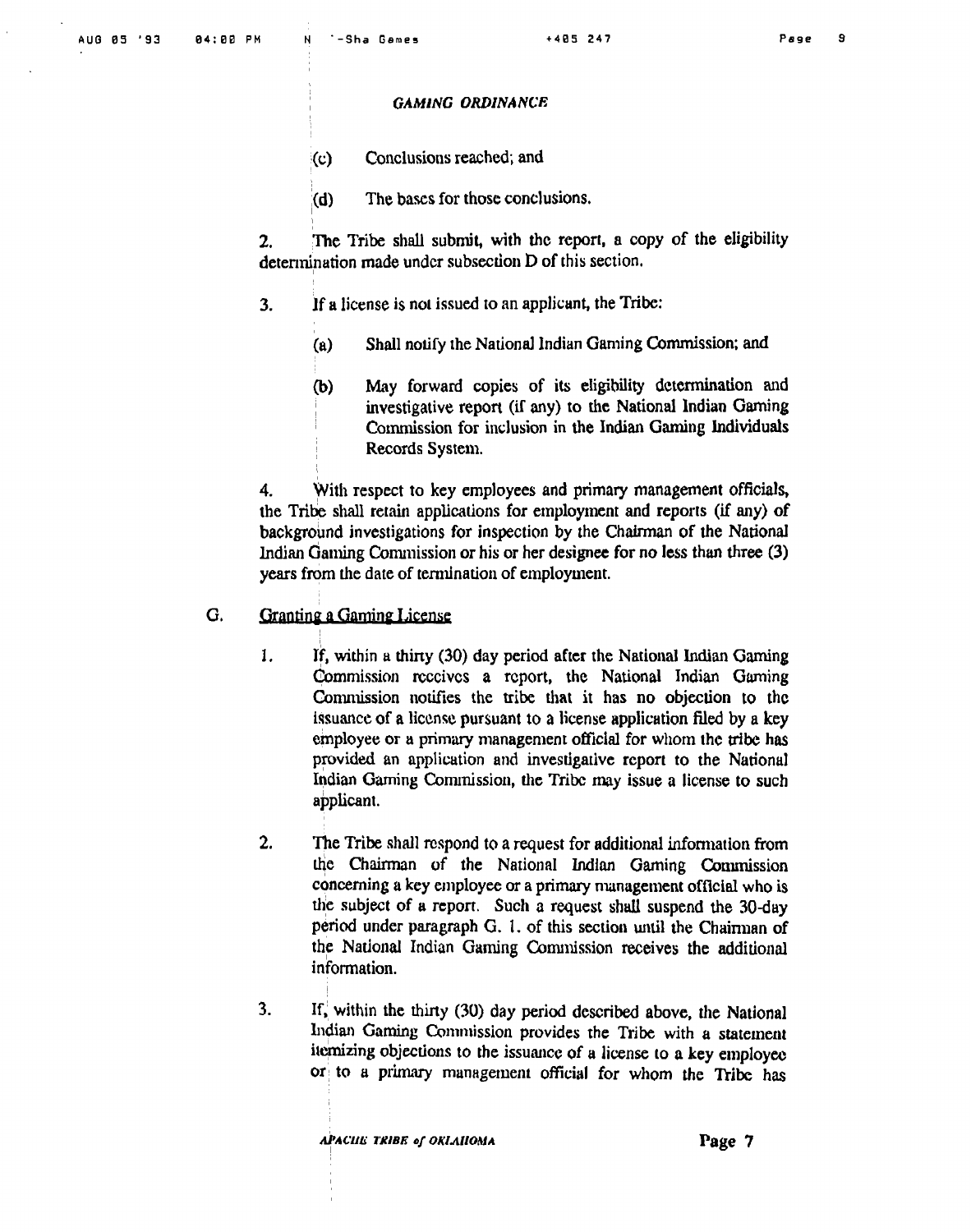1 'provided an epplication and investigative report to **the** National Indian Gaming Commission, the Tribe shall reconsider the application, taking into account the objections itemized by the **National Indian Ganing** Commission. The **Ttibe** shall **make** the final decision to issue a license to such applicant.

# H. License Suspension

- 1. If, after the issuance of a gaming license, the Tribe receives from the National Indian Gaming Commission reliable information indicating that a key employee or a primary management official is not eligible for employment under subsection D. above, the Tribe **shall** suspend **such** license and shall notify in writing the licensee of the suspension **and** the proposcd revocation.
- 2. The Tribe shall notify the licensee of a time and a place for a hearing on the proposed revocation of a license.
- **3.** After a revocation hearing, the Tribe shall **decide** to wvokc or to **kinstare** a **gmhg** license. The Tribe shall notify the National Indian Gaming Commission of its decision.
- $\mathbf{I}$ . License Locations

The Tribe shall issue a separate license to each place, facility, or location on Indian lands where gaming is conducted under this ordinance.

 $\mathbf{J}$ . Repeal

All prior gaming ordinances of the Tribe are hereby repealed.

# **Section 1008. - Gaming Commissioner**

The office of Gaming Commissioner of the Tribe is hereby created. Such officer shall take nn oath similar to that of elected officials and be **sworn** to service.

### **Section 1009. • Gaming Commissioner Term**

The Gaming Commissioner of the Tribe shall serve a term of four years from the date of oath of office.

# **Section 1010.** - **Selection of Gaming Commissioner**

At any time when a vacancy occurs in the office of Ganning Commissioner, the office shall be filled by nomination of the Chairman of the Apache Development Authority

*~ACIII~ Z'RIRE* **OJ OKUHO,+IA Page 8**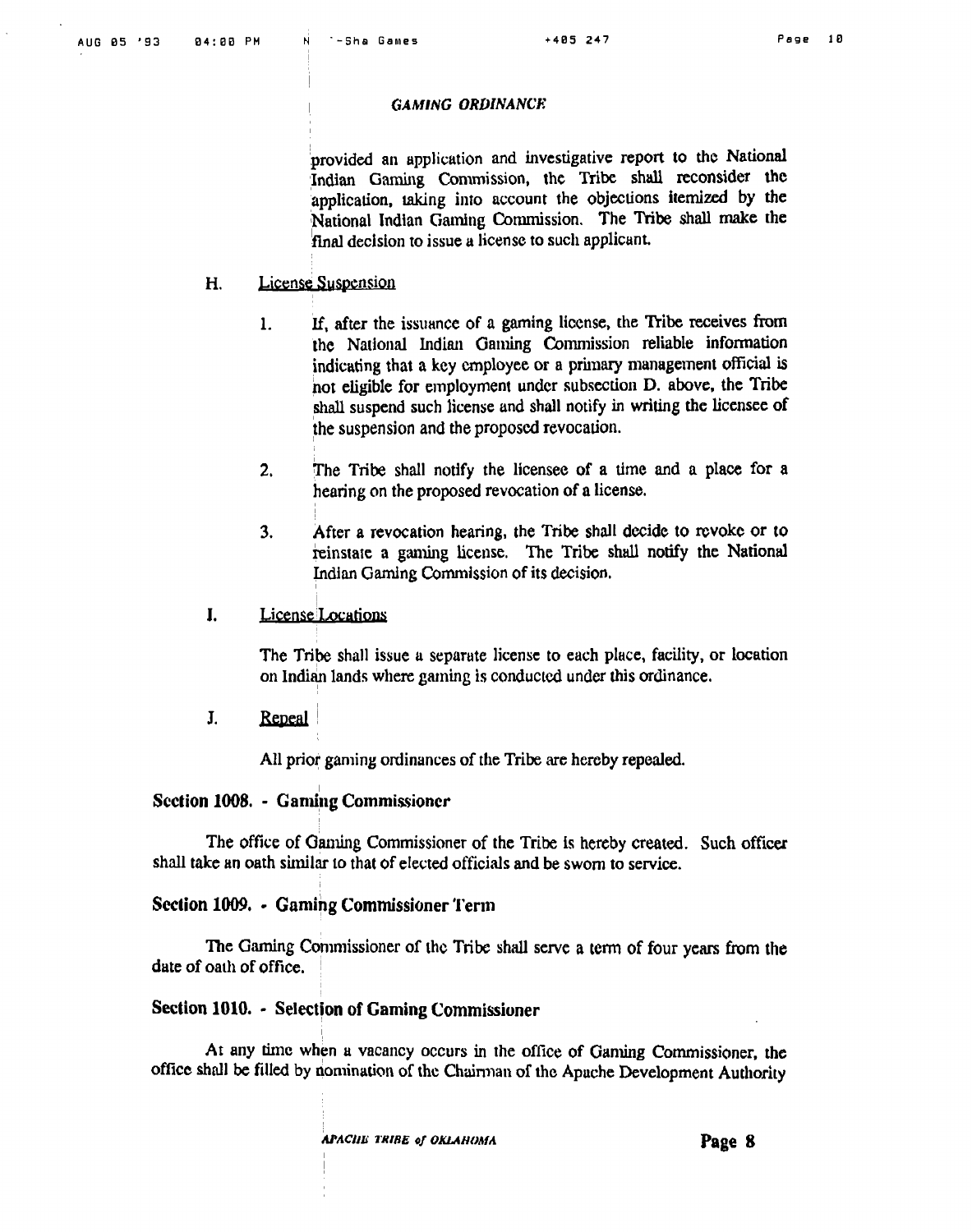and confirmation by the Directors of the Apache Development Authority. The Chairman of the Apache Development Authority shall put the appointment upon the agenda of any regular or specially called Apache Development Authority meeting and, at such meeting, nominate his selection. Thereafter, the body shall have thirty (30) days to confirm the appointment. Should the Apache Development Authority fail to confirm the nomination by the Chairman of the Apache Development Authority within the proscribed time period, the Chairman shall make another nomination. This process shall continue until a nomination is confirmed. Nothing herein shall require that a Gaming Commissioner be appointed.

#### Section 1011. - Interim Gaming Commissioner

An Interim Gaming Commissioner may be selected in the same manner as the Gaming Commissioner anytime a vacancy in the office exists. No person shall serve as Interim Gaming Commissioner more than 60 days after the qualifications of office are met. Should it be determined that the Interim Gaming Commissioner does not meet the qualifications of such office, upon such determination, the term of office shall expire.

## Section 1012. - Gaming Commissioner Removal

A Gaming Commissioner may be removed from office at anytime upon a vote of no confidence by four (4) Apache Development Authority directors in a regular or special meeting.

# Section 1013. - Gaming Commissioner Qualifications

Prior to any nomination of a Gaming Commissioner for the Tribe by the Chairman, such person shall have passed a background investigation, examination and check of the same nature as a key employee of a gaming enterprise pursuant to Section 1007. Nothing in this section shall prohibit a person from serving as Interim Gaming Commissioner pending the outcome of key employee review. A person may serve as Interim Gaming Commissioner only until background review is completed. Thereafter, such person shall be nominated for Gunning Commissioner within 30 days or his appointment shall terminate. Should an Interim Gaming Commissioner fail to pass the background review. he shall be deemed immediately terminated.

### Section 1014. • Gaming Commissioner Salary

The Gaming Commissioner or Interim Gaming commissioner shall be paid a salary set by the Apache Development Authority, provided that the salary shall not be decreased while the Gaming Commissioner remains in office. Nothing herein prevents decrease of Interim Gaming Commissioner salary or requires that an Interim Gaming Commissioner be paid any salary.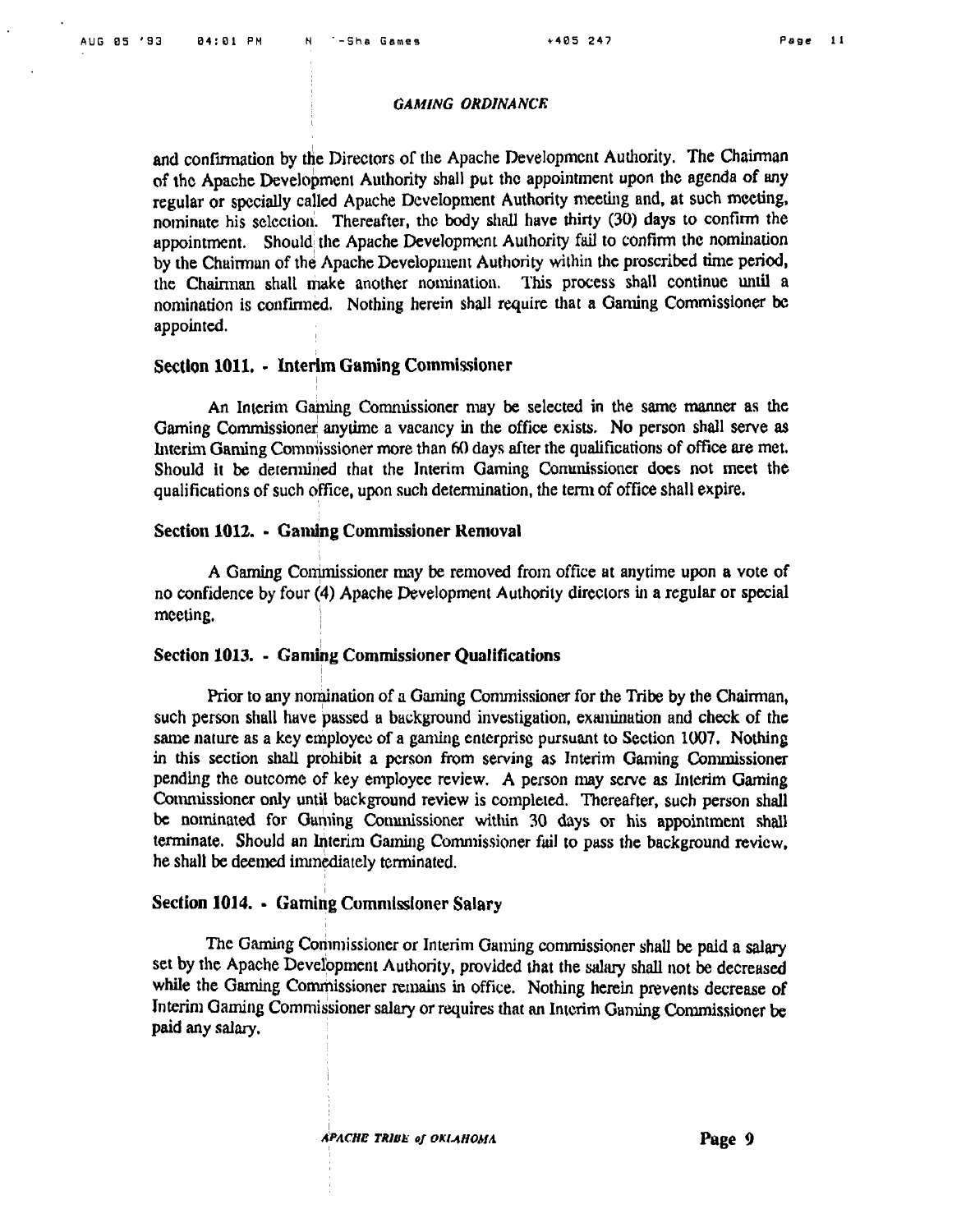# Section 1015. - Absence of a Gaming Commissioner

In the absence of a Gaming Commissioner or Interim Gaming Commissioner, the Apache Development Authority of the Tribe shall be responsible to perform such duties either by delegation to one or more of its members, one or more of its employees, and/or one or more of its attorneys.

# Section 1016. - Duties and Authority of Gaming Commissioner

The Gaming Commissioner shall be responsible to determine that provisions of the Gaming Code are followed and may exercise any proper power and authority necessary to perform the duties-assigned. Such Commissioner shall be responsible to make regulations which shall include but not be limited to:

- А. Design forms for background checks; and employee applications;
- $B<sub>1</sub>$ Design and describe procedures for conducting background checks;
- $C_{\cdot}$ Design and describe procedures to issue tribal licenses to primary management officials and key employees;
- D. Design and describe procedures for resolving disputes between the gaming public and the Tribe or the Gaming enterprise management;
- E. Designate an agent for service of legal notices;
- $F_{\cdot}$ Designate a law enforcement agency that will take fingerprints;
- G. Design and describe procedures for conducting criminal and credit histories and checks;
- H. Design and describe procedures to prevent theft and insure the integrity of the gaming enterprise;
- $\mathbf{I}$ Design and describe procedures for collection of license fees, taxes, other fees and levies as the same relates to the gaming enterprise;
- J. Supervise collection of all gaming enterprise receipts and the payment of gaming enterprise obligation.

# Section 1017. - Regulations

Any regulations promulgated by the Gaming Commissioner shall have full force and effect from the date of issuance, provided however, the Apache Development Authority may by affirmative action repeal, amend and/or enact such regulations. Any

**APACHE TRIBE of OKLAHOMA**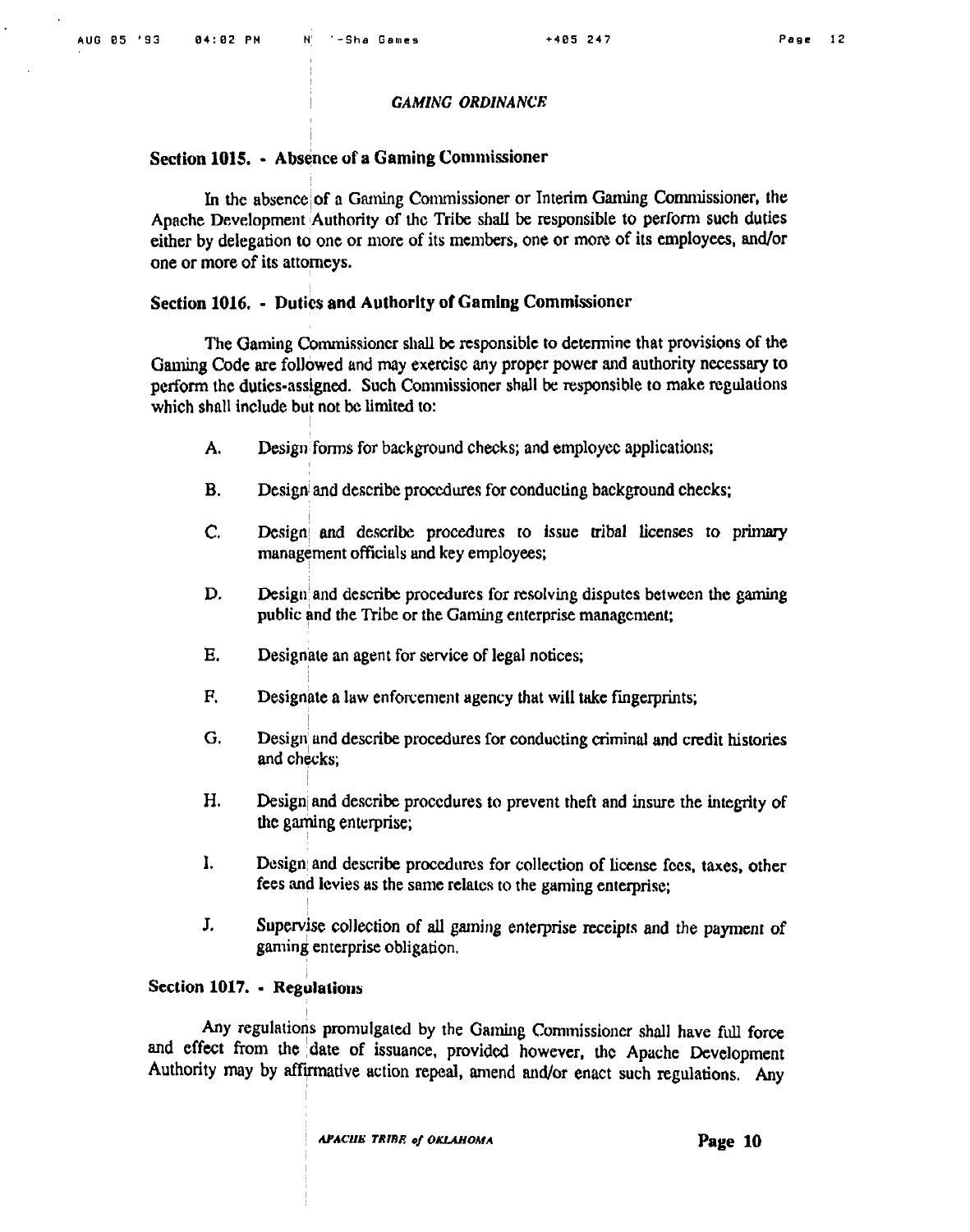regulation enacted by the Apache Development Authority shall not be subject to amendment by the Gaming Commissioner. Nonetheless, the Commissioner may withdraw, replace or amend any regulation that he has made or any regulations which have been amended by the Apache Development Authority.

# **Section 1018. • Notice of Proposed Regulations**

- A. In adopting, amending or repealing any regulations under this code, the **Guming** Commissioner shall give **n** minimum of five (5) days norice **of**  proposed regulations **changes** to all key employees, primary management officials, and the members of the Apache Business Committee.
- **B.** No notice is required for regulation changes made by the Apache Development Authority
- **C.** Notice **shdl** be deen~ed made by regular posting **to** the address **of** all persons describe herein, by hand delivery from the Gaming Commissioner or his designate, or by telephone confirmed facsimile.

# **Section 1019. • Notice of Regulations**

- A. A copy of all adopted regulations shall be maintained at the Tribal **Office**  and @uning Enterprise, and posted to the National Indian **Garuing Commission.**
- **B.** Copies will be available to the public for copy costs of twenty five cents (\$.25) per page at either location.

# **Section 1020.** • Suspension of License or Right to Participate in Gaming **Section**

The Ganling Commissioncr shall have the right to suspend any licensee, employee, or participant in Gaming for violation of any Tribal Regulations, Tribal Compact, Tribal Ordinance, Federal Regulations or Federal Law. Such suspension shall be for a period of **not** more than **nhcty** (90) days for liccnsccs **and** not more **than two** (2) **years** for participants in Gaming. Prior to any such suspension the person reviewed shall:

- **A.** Be **given** notice of specific facts concerning the violation **allegcd.** Such allegation shall describe in writing the offense and give ten (10) days prior to **.my hearing.**
- **B.** Such notice of proceedings shall be accomplished by regular mail to the last known address and by publicly posting the same within gaming enterprise. Service by mail is not necessary if the Gaming Commissioner has no address for the person or entity.

I *APACtIK TRIBE* **01** *UKtAHOMA* **Page 11**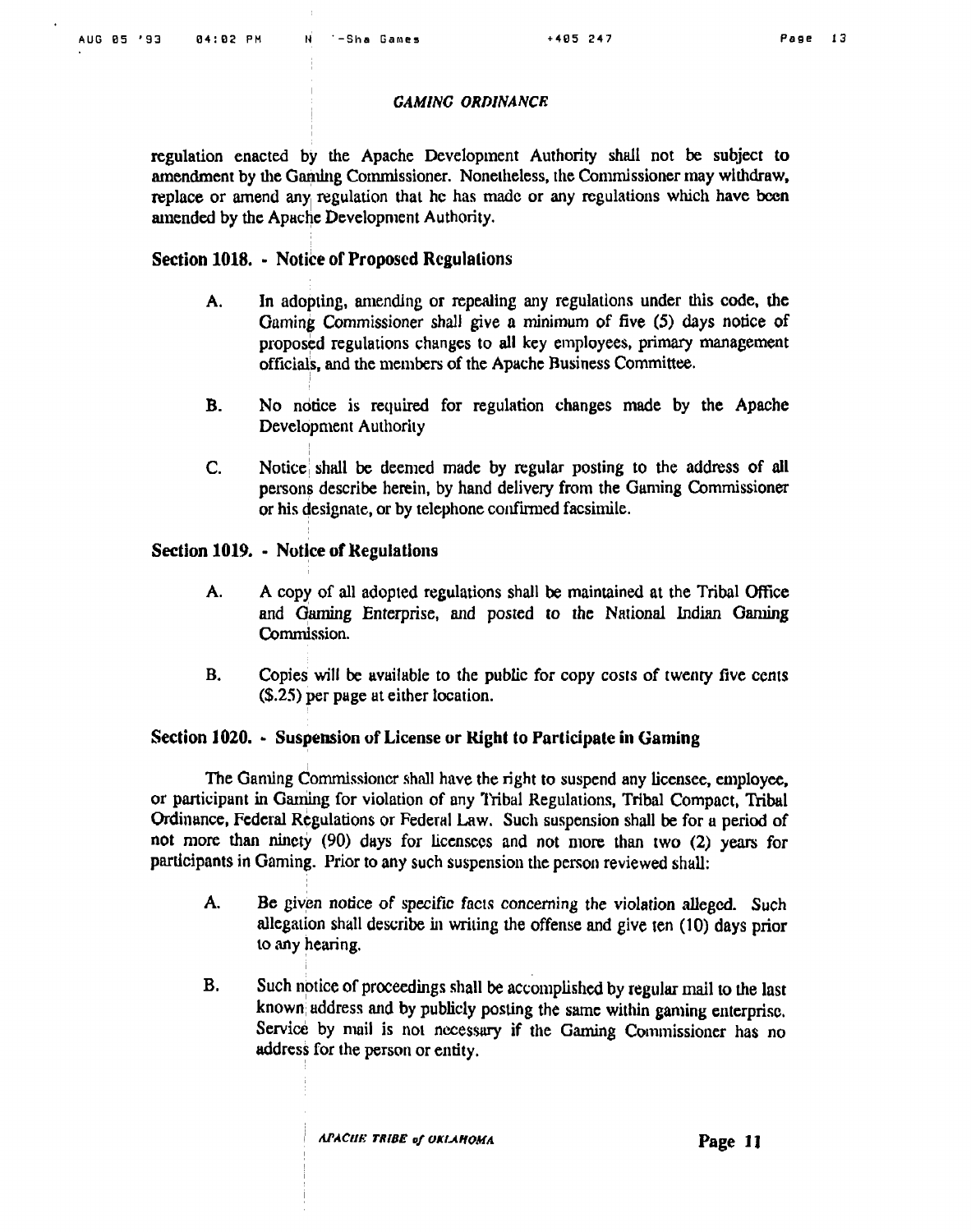- **C. At** the **hearing,** the Gaining Commissioner shall state the **Gatnhg**  Commissioner's understanding of the facts and allow the person or entity subject to the hearing the opportunity to **be** heard and present evidence.
- **D. At** the hearing the subject **shall** show cause that specific facts dleged are inaccurate or that special conditions exist which should mitigate suspension.
- **E.** Following the hearing, the Gaming Commissioner shall issue in writing an order regarding the subject within seven  $(7)$  days, or the matter shall be deemed dismissed. IF a suspension order is made, it shall state:
	- **(1)** The specific violation of law or regulation of the subject, and
	- (2) The suspension period imposed stating beginning date and concluding date of suspension.
- **F.** Notice of Order shall be accomplished in the same manner as notice of proceedings.

# **Section 1021,** - **Suspended Persons**

All persons orentities that are subject to **a** suspension order shall be excluded from the gaming enterprise during such suspension. The Gaming Commissioner shall have the authority to direct gaming enterprise security to enforce the exclusion of any person suspcnded under ternis of Section 1022.

### **Section 1022. - Informants**

The Gaming Con~rnissioner **tnay** refuse to reveal, a1 **any** court **proceedings,** the identity of any informant.

# **Section 1023.** - **Public Hearings**

The Gaming Commissioner shull hold public hearings not less than annually to allow public comment about operation of the gaming enterprise. The manager of any **gatning** enterprise **stiall** attend sucli huarings and my be directed **by** the **Gaming Commissions** to respond to questions or explain operations at the **Gaming**  Commissioner's discretion.

# **Section 1024.** • Depositions

The Gaming Commissioner shall have authority upon three (3) days written notice to depose any **licensee,** employee or gaming participant.

APACHE TRIBE of OKLAHOMA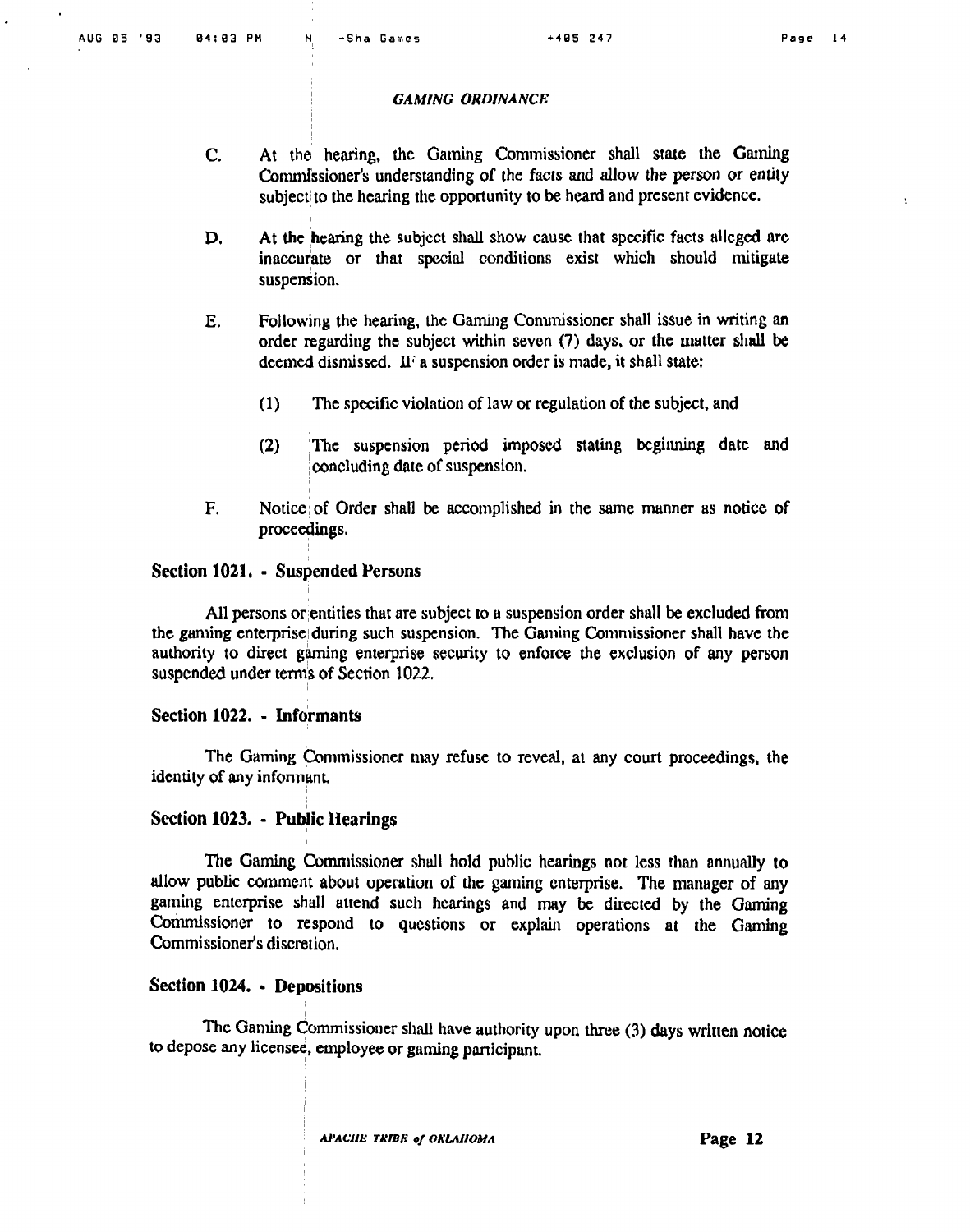### **Section 1025. • Submission of Documents**

Any document, affidavit, return or report fee, instrument or payment required to be **filed,** delivered or served upon the **Gaming** Commissioner or **'liibe** shall be deemed to **be** properly filed **delivered** or served if it is **filcd** dclivcted or served as the case may be upon the Gaming Commissioner or the Chairman of the Apache Development Authority at the Tribal Complex or as the Gaming Commissioner may otherwise direct by regulation.

#### **Section 1026.** - **Deputy Gaming Commissioners**

The Gaming Commissioner may authorize in the same fashion as a law enforcement officer the issuance of positions of Deputy Commissioner on a temporary, part time and/or full time basis. Any, person who is employed full time as a Deputy Gaming Commissioner shall be required to meet the same qualifications as the Gaming Commissioner in accord with Section 1007.

# **Section 1027.** • Salary of Deputy Commissioners

The salary of a Deputy Gaming Commissioners if any shall be subject to the budgeting process of the Apache Dcvelopmcnt Authority and shall **be** established by the Apache Business Committee.

# **Section 1028.** - **Cross Revenues Tax**

A **tax** of five percent (5%) is assessed by the Tribe on the gross revenues of **any**  enterprise that involves the active conduct of gaming within Tribal jurisdiction. Such tax includes but is not limited to associated sales of souvenirs and concessions. The manager **of any** gaming enterprise shall **be** rcsponsiblo to ussure payment is remitted daily to the **Tribe** from gross revenues of the enterprise for which such manager is responsible. Such remission to the Tribe shall be directed to the Apache Development Authority.

### **Section 1029. - Disputes with Management**

Any **gaming** enterprise participant or supplier **mny** file a grievance against management with the Gaming Commissioner. The Gaming Commissioner shall establish a time for hearing, give notice to all parties, hold hearing(s) and rule upon the grievance. The ruling of the Gaming Commissioner may be appealed to the Tribal Court if any shall **exist** or to the Code of Fcdcral Regultltions Court of **Indian** Offenses for **the** Apache Tribe. This section shall in no way be construed as a waiver of the Tribes sovereign immunity.

# A. **Nature of Grievance**

Any participant who has been denied benefits of gaming by  $m$ anager or management, who is injured on the premises to the fault of

I **APACHE** *TU~UK* **oj OA'LAUOAIA Page 13**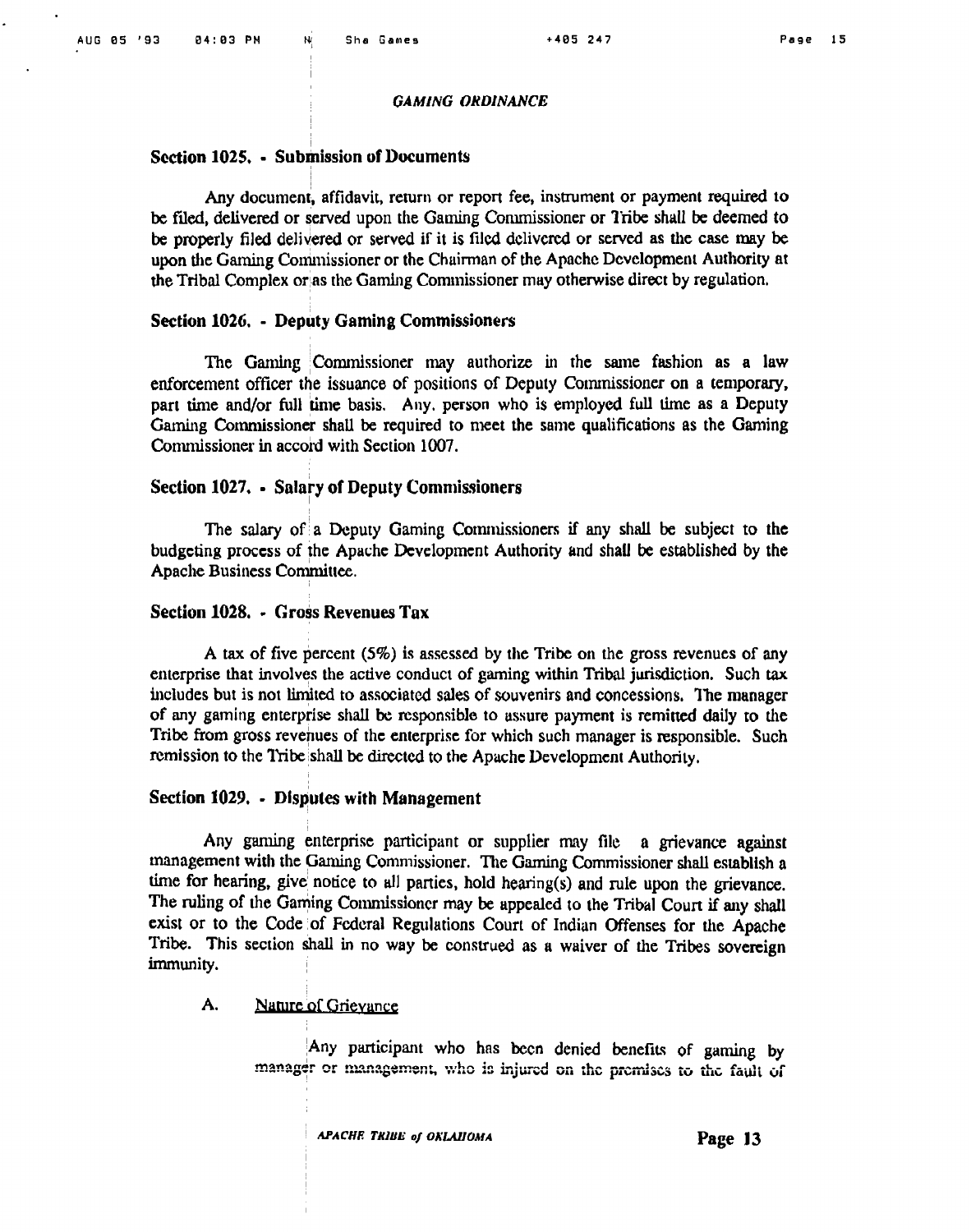manager or management, or has any other claim for relief against mnagernent or any supplier who may have a claim **for** relief **may** have **his**  grievance against management heard by filing the same with the Gaming Commissioner in writing. If no **Gaming** Commissioner' or Interim **Oaming**  Commissioner exists, the same shall be filed with the Chairman of the Apache Development Authority. The grievance shall describe the date, time and event which gives rise to the grievance and be signed and verified **by** the aggrieved person and signed **by** any legal counsel he **may** have.

#### $\mathbf{B}$ . Time for Hearing

The **Gaming** Commissioner shall set a date for hearing the grievance within ninety (90) days of thc **filing** of thc **samc.** 

 $C_{n}$ Notice of Hearing

> The Gaming Commissioner shall give notice of **such** hearing together with a copy of the grievance to the manager and management of the garning enterprise involved in the grievance and give notice of the hearing to the person filing the grievance by regular mail posted not less than ten  $(10)$  days in advance of the hearing.

#### D. Hearing

**At** hearing on **my** grievance, the person filing the same, **tnanager**  and management shall be entitled to legal counsel. The person filing the grievance must be present for hearing of the sane **and** shall be responsible to present prima facie case for relief before response by the manager is required. The Gaming Commissioner shull be free to question any person present, continue the hearing from time to time and conduct independent investigation of facts. Upon conclusion of hearing the Gaming Commissioner shall have forty five (45) days to render a written opinion, In the absence of a written opinion by the Gaming Commissioner within the **time specified,** the **mattcr** shall be **denled** dismissed.

# **Section 1030.** - **Alternative to Hcaring Grievance**

The Gaming Commissioner shall at any time prior to decision of any grievance have the authority to suspend proceedings and direct arbitration or mediation of the grievance under such terms as the Gaming Commissioner may direct.

APACIIK TRIBE of OKLAHOMA